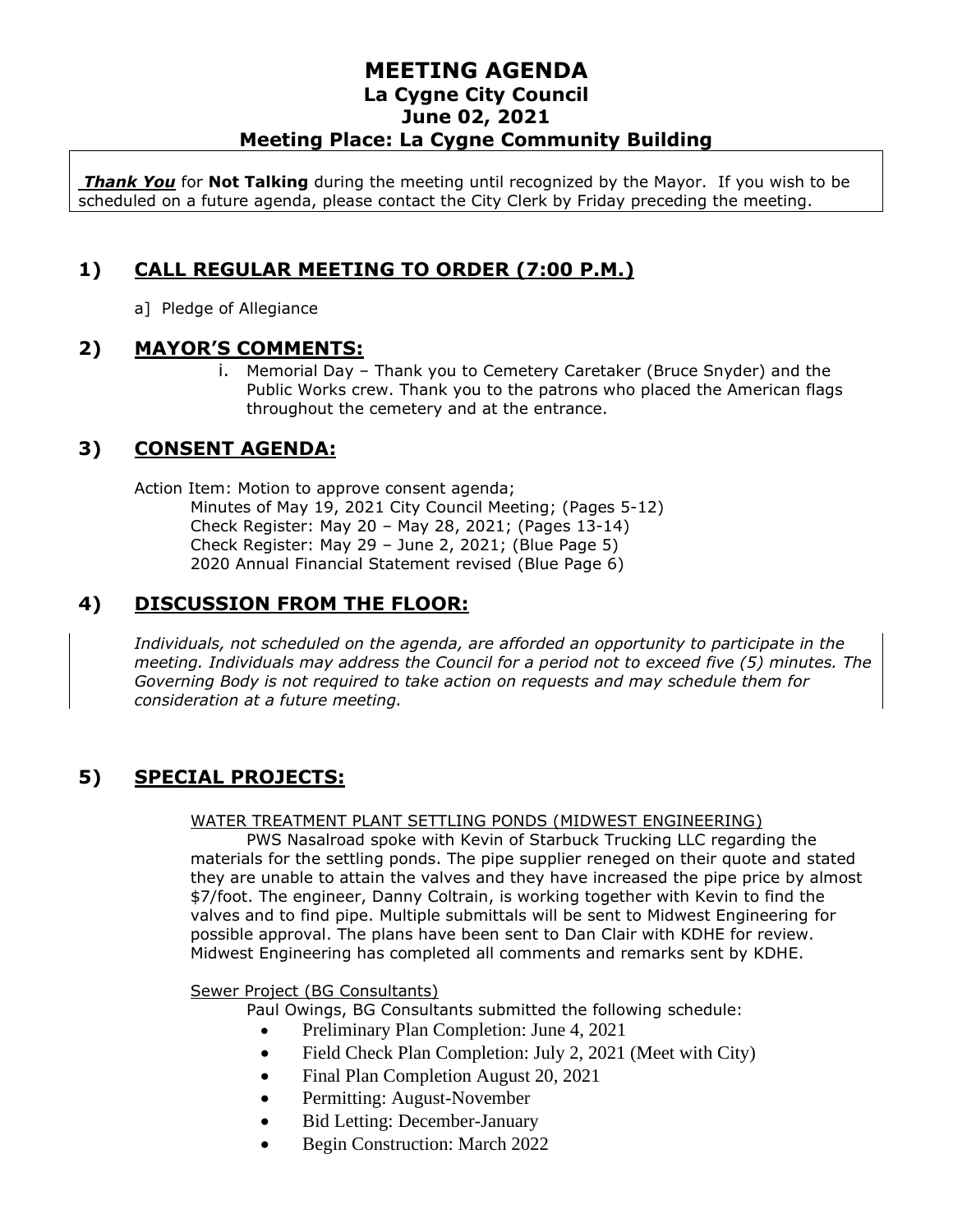## **5) SPECIAL PROJECTS CONTINUED:**

#### KS HWY 152/INDUSTRIAL RD – KDOT CCLIP (BG Consultants/CFS Engineer)

Per KDOTs District 4 Monthly direction, the bid letting is still set for the middle of June 2021.

#### 4 th STREET REPLACEMENT – KDOT COST SHARE GRANT

The City of La Cygne project was not selected for the Spring 2021 round. We can submit again for the Fall 2021 application. (White Page 15)

#### NEW FIRE STATION

Rick Zingre, Zingre and Associates, reviewed the current not to exceed agreement in the amount of \$3010 and to date we have only paid \$1484.70 for the services on the Fire Station. Rick would be able to provide a new floor plan, a new site plan and an updated budget cost that combines the fire station with a police station in one building under the existing agreement. If the Council would like for him to proceed, he would need a written list from the Police Department of the necessary office space, garage space and meeting room needed. (White Page 16)

# **6) REPORTS OF CITY OFFICERS:**

- $\checkmark$  City Attorney Burton Harding
- $\checkmark$  Police Chief Tina Fenoughty (Blue Page 7)
- $\checkmark$  Codes Officer Allison Fox (Blue Page 8)
- $\checkmark$  Public Works Department Dan Nasalroad
- $\checkmark$  Fire Chief Dan Nasalroad
- $\checkmark$  City Clerk Jodi Wade (Blue Page 9)
- $\checkmark$  City Treasurer Connie Gore (Blue Page 10)

# **7) REPORTS OF COUNCIL COMMITTEES:**

- a] Water & Gas---------------------------------------Danny Curtis ------- Keith Stoker
- b] Street ---------------------------------------------James Thies ------- Jerome Mitzner
	- ✓ (Postponed until Fall 2021) RFP for Stormwater Master Planning.

(In Committee review) La Cygne Library parking lot water pooling. Follow up letter was sent to the Engineer. (White Page 17-19)

- c] Sewer----------------------------------------------James Thies ------- Thomas Capp
- d] Park------------------------------------------------Danny Curtis ------- Thomas Capp
- e] Cemetery------------------------------------------Danny Curtis ------- Thomas Capp
	- $\checkmark$  Draft of Chapter XI. Public Property, Article 1. Cemetery regulations was given to the cemetery board on Monday, May 24 for review.
- f] Public Safety---------------------------------------Jerome Mitzner------ Keith Stoker
- g] Community Building------------------------------ Danny Curtis ------ James Thies  $\checkmark$  Masks requirement for the City Hall and Community Building.
- h] Employee Relations & Training-------------------Jerome Mitzner ------ Keith Stoker ✓ (Postponed until Spring 2021) Ethics/Public Service Training.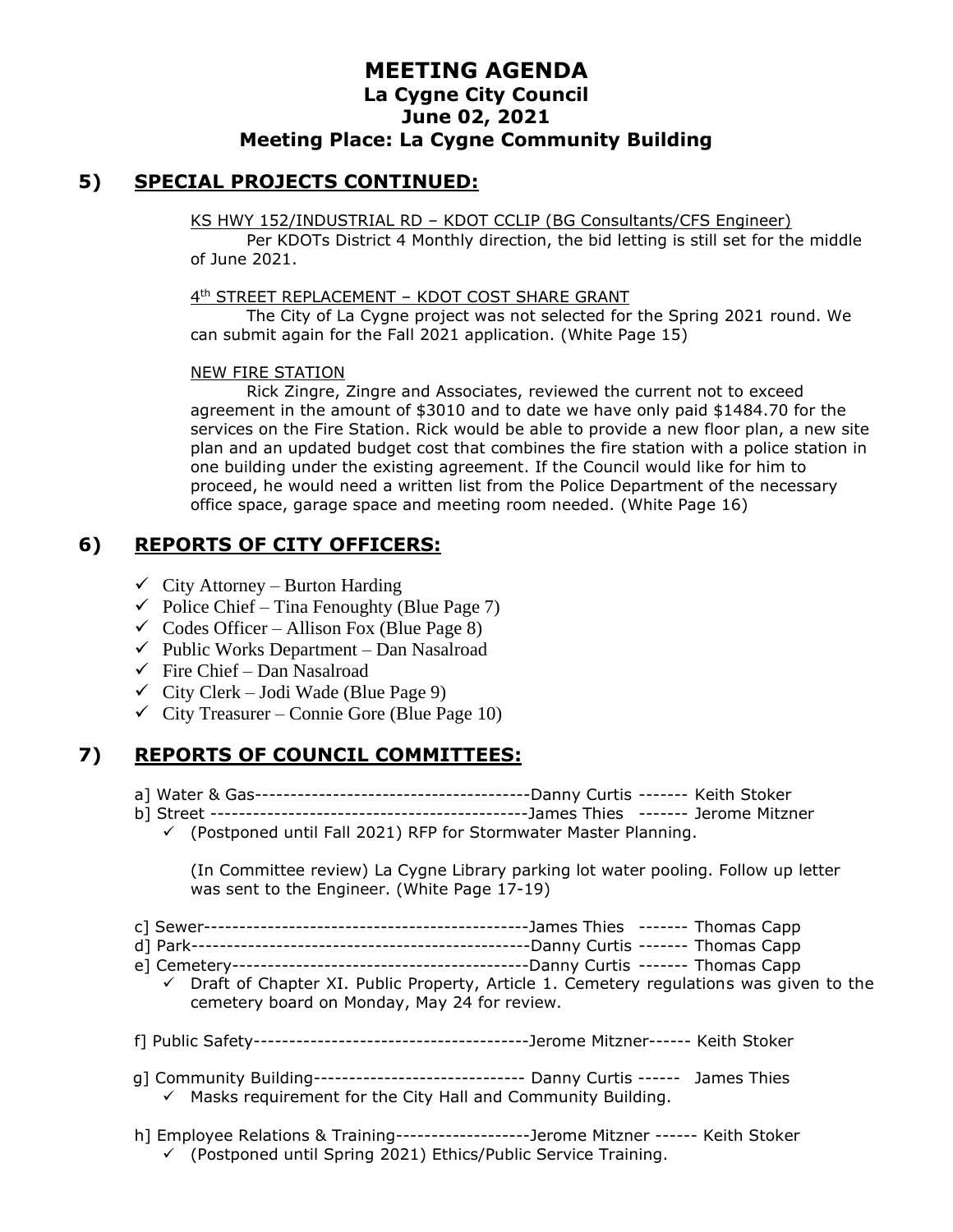#### **8) SPECIAL COMMITTEE REPORTS:**

- a] Emergency Management None
- b] Swanfest Committee None
- c] Planning & Zoning Commission:
	- $\checkmark$  Ordinance No. \_\_\_\_ replacing section 15-102 of Chapter XV, Article 1 of the Code of the City of La Cygne and replacing Article 25, Section 25-1, Line 25-101 of the Zoning Regulations and adding sections 15-107, 15-108, 15-109, 15-110, and 15-111. (White Pages 20-21) **(REVISION TO ORDINANCE IN THE BLUE PAGES 11-13)**

*Action needed: Should this be done by two different ordinances in order to change the zoning regulation portion of this ordinance?*

- d] La Cygne Community Park Board:
	- $\checkmark$  Resolution No.  $\Box$  a resolution of the City of La Cygne regarding fireworks display by approved organizations on non-exempt days. (White Page 22)

*Action needed: Motion to approve resolution*

## **9) UNFINISHED BUSINESS:**

al Ordinance No. \_\_\_ annexing land to the City of La Cygne, Kansas **(Tabled until June 16, 2021 meeting)**

b] Resolution No. 02-17 regarding maintenance of streets within the Linn County Industrial Park, La Cygne, Kansas. **(Tabled until June 16, 2021 meeting)**

- c] Water Conservation plan review. (**Tabled until Summer 2021)**
- d] Personnel Policy & Guidelines review by the Employee relations & Training Committee. **(Tabled until August 2021)**

## **10) NEW BUSINESS**

a] On the Go Johns, LLC, 129 SE County Rd 775, Butler, MO. \$80/unit for porta-potty's and \$60/unit for hand-washing stations. How many would the City like to have delivered for the Swanfest/Blast in the Park event. The price includes delivery. The units would be delivered Saturday morning and picked up on Sunday. (White Pages 23-24)

b] Purchase Order No. 6: Replace Multitrode DSP2PC-3 output transformer on the board in the City Park lift station, estimated cost \$3040. (White Page 25-26)

c] Modern Copy Systems Maintenance Agreement for 6/29/2021 to 6/29/2022 in the amount of \$1175.00. Prior years it was \$1100. Increased \$75.00 (Blue Page 14)